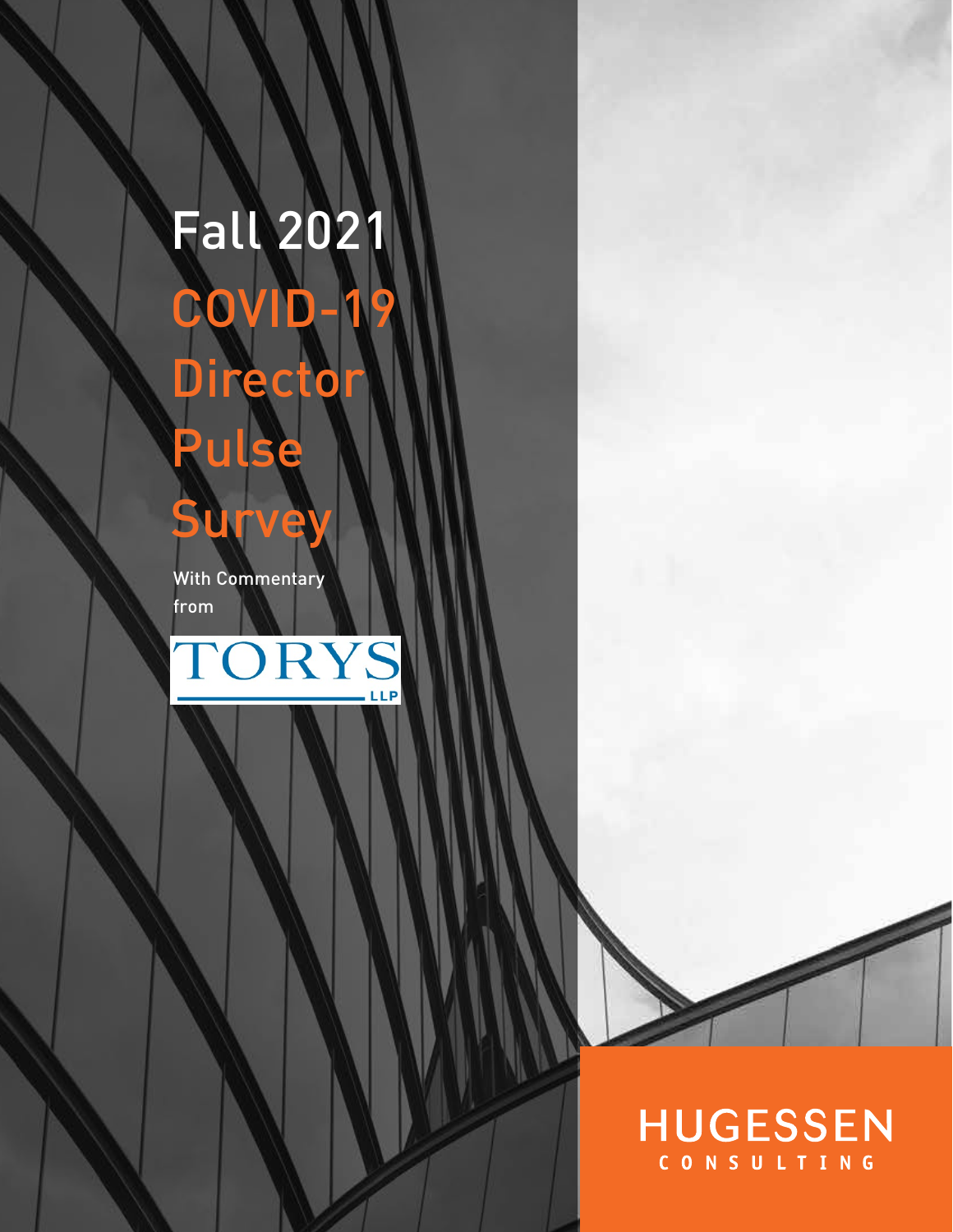# Introduction

For many companies across Canada, 2021 has been a year of recovery. That said, the year comes to a close in an operating and performance environment of brightening prospects, but continued uncertainty. The results of this year's edition of our Director Pulse Survey represent a stark contrast from [last year's results](https://www.hugessen.com/sites/default/files/news/Fall%202020%20COVID-19%20Director%20Pulse%20Survey%20FINAL.pdf), as corporate directors expressed a more optimistic tone. Financial performance expectations are generally strong, leading to at or above target anticipated incentive payouts and more limited use of incentive discretion compared to 2020. Other insights gathered relate to forward-looking base salary decisions, the incorporation of ESG (Environment, Social, and Governance) metrics into incentive structures, and board meeting practices. To help frame the insights from this year's survey, we have also collaborated with the executive compensation and corporate governance teams at Torys LLP to provide their perspective and commentary.

# Key Takeaways

- Nearly 75% of respondents expect current year financial performance to be slightly or substantially better than beginning of the year estimates. Flowing from this, 69% said they expect year-end incentive payouts for executives to be either slightly or significantly above target (if no special action is taken). Only 6% expect below target payouts
- The anticipated application of discretion under short-term incentive plans (STIPs) among the respondents is more limited this year (28% plan to apply discretion versus 68% last year). Discretion expectations relating to performance share units (PSUs) under long-term incentive plans (LTIPs) are similar to last year at 12%
- Talent management and retention / succession planning surpassed corporate strategic planning as the number one board priority going into 2022
- 83% of respondents have adopted ESG incentive metrics or foresee adoption in the next year (up from 74% last year)

### Methodology

39%

16% 12%

**Industry** 

Size

25% Energy

This pulse survey briefing summarizes the responses of 75 Canadian director participants collected in the final two weeks of November 2021, representing directors sitting on a wide range of company boards, including with respect to ownership, industry, geography, and company size. Summary statistics may not add to 100% due to rounding.



#### Fall 2021 COVID-19 Director Pulse Survey 1

8% Materials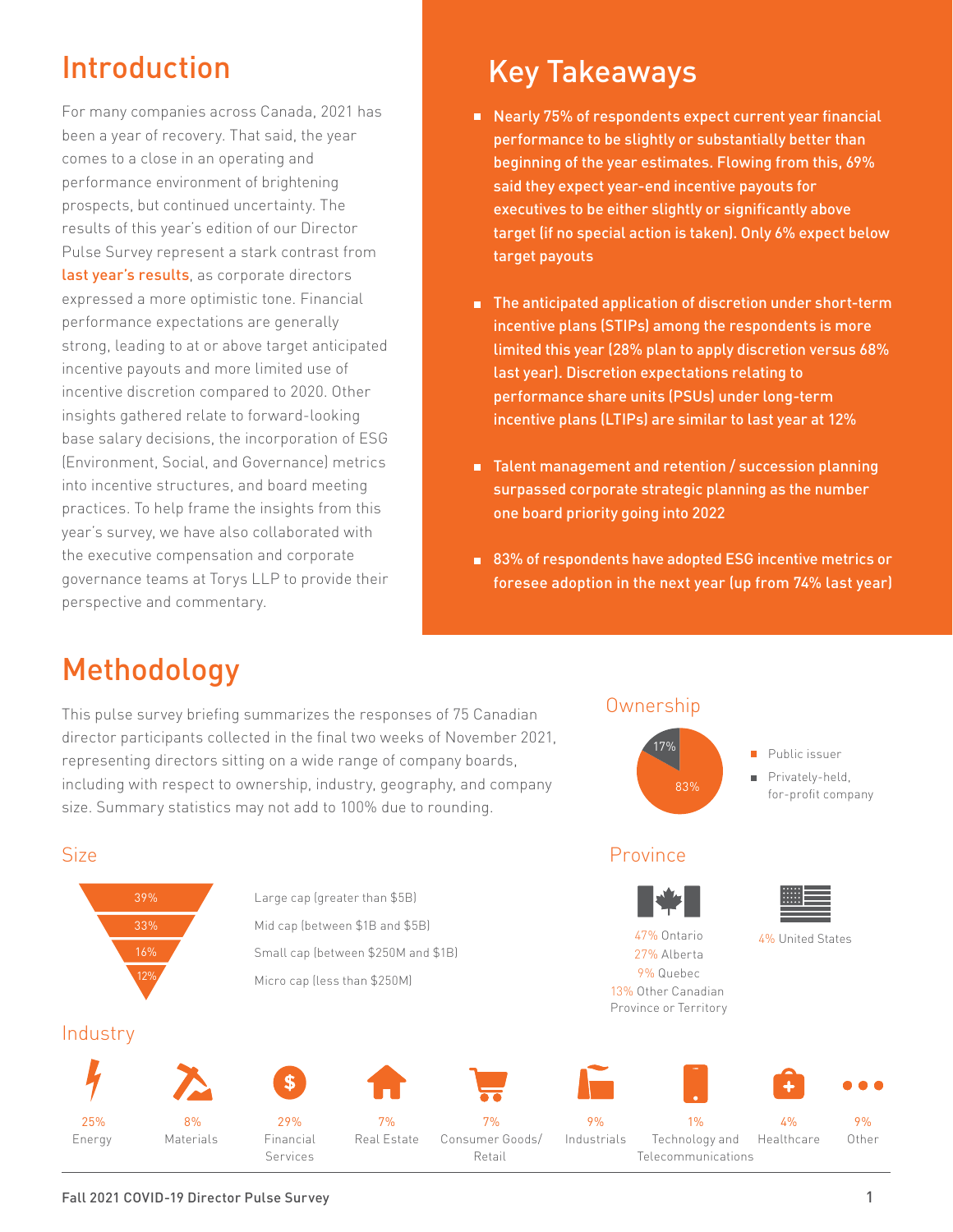# An Improving Pay and Performance Outlook

Both sentiment and actual results have had a much more positive tone in 2021 versus 2020. While 60% of respondents said their companies experienced a slight or substantial negative financial impact due to the COVID-19 pandemic last year, 74% now expect slightly or substantially better financial performance compared to expectations at the beginning of this year (Figure 2). These improved results are expected to have a direct impact on compensation, as 90% of respondents anticipate at or above target incentive payouts this year. (Figure 3).



## Top Board Priorities

In this year's survey, we asked directors about top board priorities going into 2022. The ongoing 'war for talent' has seen talent management and retention / succession planning eclipse corporate strategic planning as the top board priority in our [2018 Director Survey](https://www.hugessen.com/en/news/2018-director-opinion-survey-reflections-resolutions) (Figure 4). Large-cap issuers are driving this result, with 72% responding that talent management and retention / succession planning is a very high priority. ESG-related priorities, such as environmental / sustainability, jumped three spots in the ranking (up to 3rd (tied) from 6<sup>th</sup>), while information technology / cybersecurity rose to be tied for the 3rd highest priority (up from 4<sup>th</sup>).

Going into 2022, on a scale of 1 to 5, please rate the importance of the following topics to your Board in the coming year. 1 signifies an issue of minimal importance, while 5 indicates an issue of very high priority. (Figure 4)

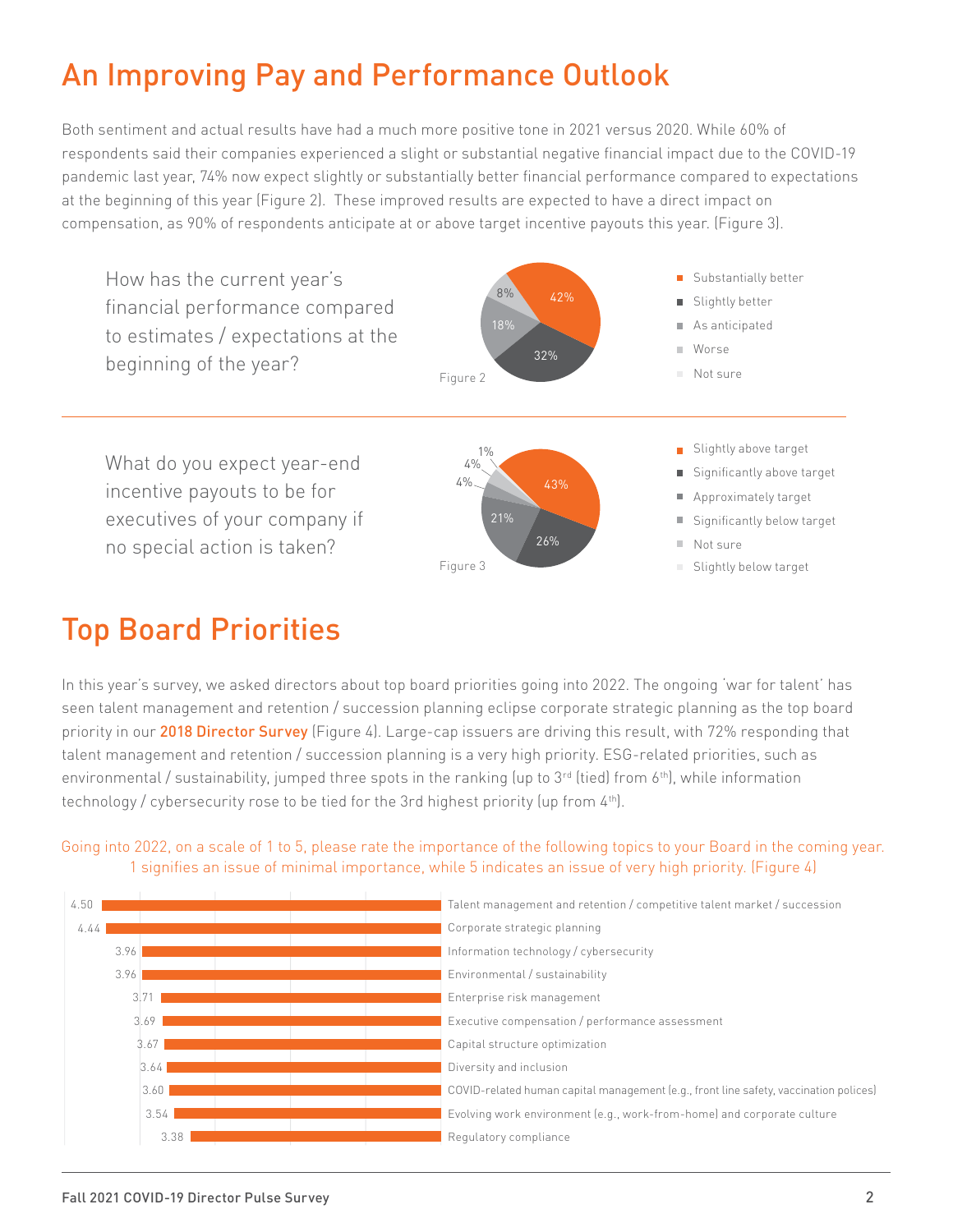#### Insight from Torys

Having the right management team is crucial, especially in the face of disruption, so it's not surprising that talent management, retention and succession topped the list of board priorities for 2022. Boards must ensure that they have the right team with the right expertise to address evolving risks and opportunities, which requires that key executives are properly attracted, incentivized and retained. Boards are taking a hard look at management competencies, compensation systems and performance metrics, diversity and workplace culture, and retention tools. In light of the dynamic work environment and the war for talent, Boards need to have confidence that management is developing a robust pipeline of potential successors and is creating and cultivating an inclusive workplace of choice.

To retain top-level talent, we are seeing companies implement increases in executive base compensation and providing senior management with enhanced incentive opportunities. These compensation increases may present opportunities for companies to amend their current contractual arrangements or enter into new contractual arrangements with their executives that provide greater protections for the company. For example, companies may consider implementing new or revised restrictive covenants, such as non-competition<sup>1</sup> or non-solicitation obligations, or improving the drafting of their executives' current contractual termination provisions in order to increase the likelihood of enforcement. Public companies will also want to consider their public disclosure obligations and anticipated shareholder reaction before providing any increases in compensation.

### 2022 Executive Salary Expectations

Whereas many companies implemented temporary base salary cuts and freezes last year in response to diminished business prospects and affordability constraints, going into 2022, 74% of directors participating in the survey anticipate an increase to executive salary budgets, the vast majority of which (86%) being equal to or above pre-COVID expectations. Of those that expected a specific % increase, 54% said +3%, while 16% said +4% or above (Figure 5).



### Use of STIP & LTIP Discretion

Following a year of relatively liberal use of incentive discretion in 2020, we observe another year of historically above average—though more muted when compared to 2020—anticipated usage. As we observed with many of our clients, the setting of incentive targets early in the year was a challenging exercise, given the uncertainty around how the recovery might unfold.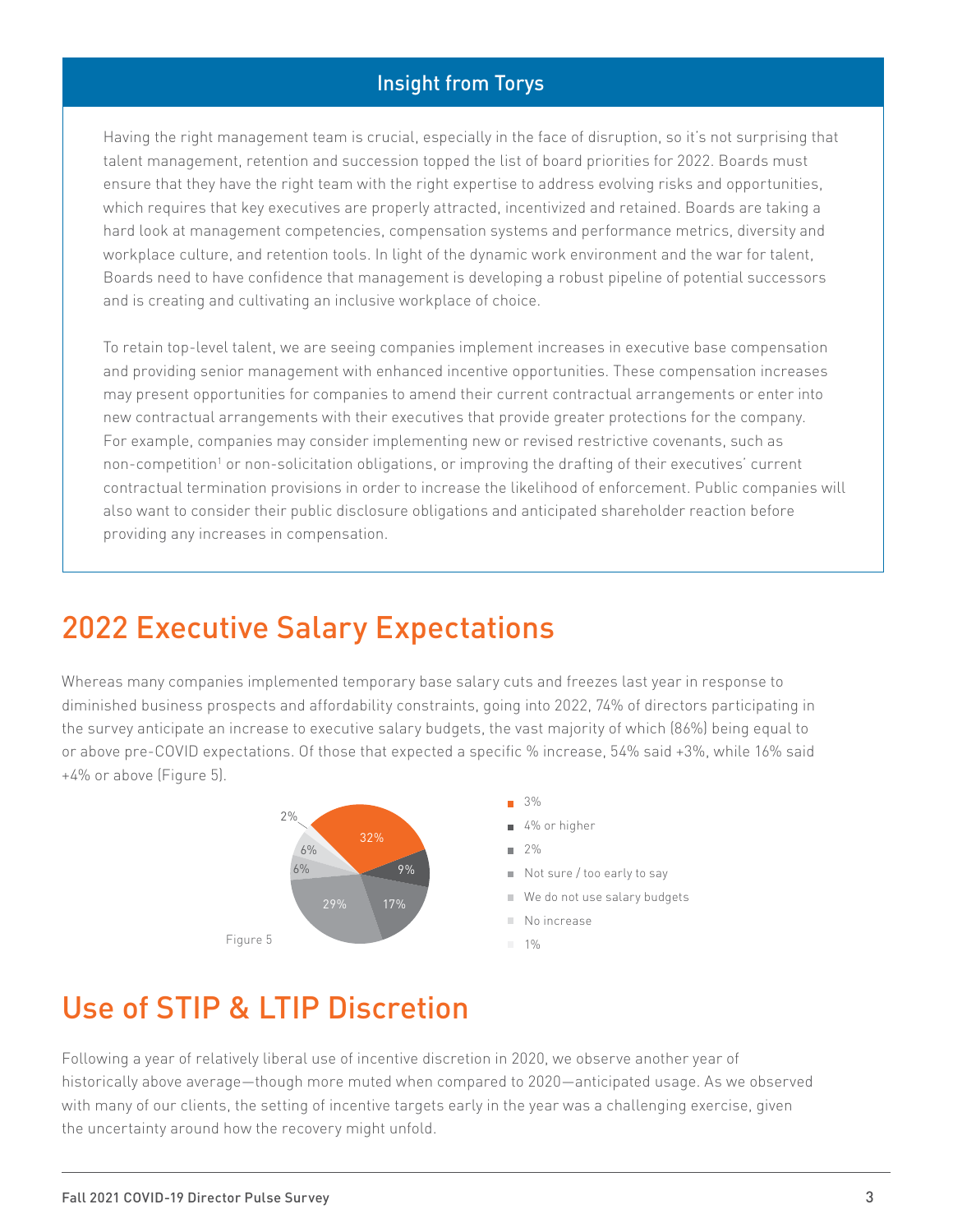Amid the strong incentive payout expectations noted earlier, 28% of respondents expect to apply STIP discretion, down from 68% last year. We note that of this 28%:

- 58% have already begun to discuss the process / considerations
- 58% anticipate applying upwards discretion, 16% negative and 26% not sure / too early to tell

Interestingly, this year, respondents do not anticipate that discretion will be applied in a manner that directly adjusts pre-set STIP target or actual results, a common approach utilized in 2020 to 'adjust out' the impact of COVID-19. Rather, the application of a formal discretionary plan component or overarching board discretion is the expected approach this year.

In terms of applying discretion to LTIP (PSU) programs, expectations were consistent with last year at 12%. As we noted last fall, we continue to attribute this modest application to a reluctance to modify multi-year performance objective measures, and the potential for increased shareholder and proxy advisor scrutiny as further discussed below.

#### Insight from Torys

Prior to exercising discretion to modify STIP or LTIP awards, companies will want to ensure they have a right to use such discretion, particularly if discretion is being used to negatively impact participant entitlements. Companies will also want to avoid the use of discretion in one year, which may be viewed as obligating the company to use similar discretion in subsequent years. These objectives can be achieved, in part, through clear and concise plan documentation and employee communications.

Public companies will also want to consider the views of institutional investors and proxy advisory firms regarding the use of discretion—for example, Institutional Shareholder Services (ISS) is generally not supportive of changes to outstanding LTIP awards and will evaluate any changes made on a case-by-case basis to determine if appropriate discretion was used and if adequate explanation was provided to shareholders of the rationale for the change.

Directors must act in the best interests of the company. Under Canadian law, the company's interests are determined by reference to the interests of the various stakeholder groups that together comprise the corporate enterprise, and those interests may not always be aligned. While a decision to modify STIP or LTIP payouts could create conflict with the short-term interests of investors, boards need to think holistically and carefully balance the views of investors with the long-term best interests of the company and the need to incentivize and retain key members of management.

# 2022 STIP & LTIP Modifications

Nearly one quarter of directors participating in the survey said they anticipate making STIP design modifications in the upcoming year. Interestingly, while 47% responded that design changes were expected in last year's survey, only 19% followed through based on this year's results. The most common change both retrospectively and prospectively was / is adding or removing STIP metrics.

Similarly, only 18% said they anticipate modifications to the upcoming year's LTIP, with the most common change being adding or removing PSU metrics.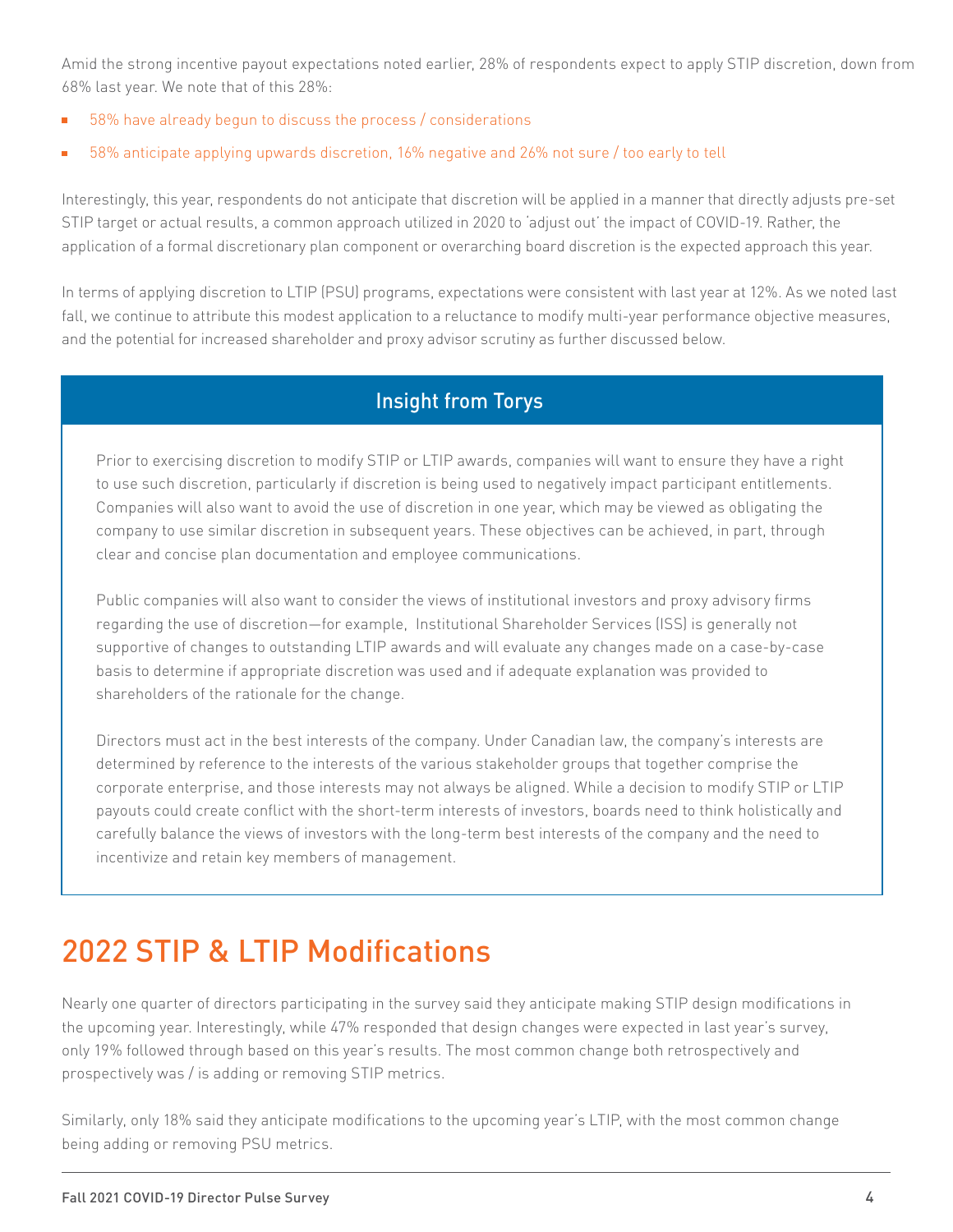#### Insight from Torys

Any amendments or modifications to STIP and LTIP designs, including applicable performance targets, must be clearly drafted and communicated in a timely manner to eligible participants in order to avoid any future conflicts or disputes. Additionally, any such amendments or modifications will generally trigger shareholder disclosure obligations in a public company's next annual proxy circular, regardless of whether the amendments require shareholder approval. Accordingly, it will be important for public companies to provide a clear and compelling rationale for any such changes.

### ESG & Incentives

ESG-related issues remain a major boardroom topic across the country, a trend accelerated by the human capital impacts of the COVID-19 pandemic and recent social justice movements. As they pertain to incentive programs, 83% of respondents said their companies have already incorporated ESG metrics (46%) or are likely to incorporate them this year or next year (37%) (Figure 6). 100% of large-cap organizations are in this majority, as are 100% of Energy companies. This represents material progress since our 2018 survey, where 60% of respondents said their companies were not considering integrating ESG metrics into executive incentive programs.

Is your board considering the use of environmental, social, and governance (ESG) metrics in any incentive program for executives? ESG encompasses many topics, including environmental sustainability, diversity, etc. If your company incorporates standard safety metrics such as total recordable injury rate (TRIF), please note that we are excluding those from "ESG" metrics for the purposes of this survey



#### Insight from Torys

ESG matters have quickly become an important strategic priority, and boards are being held accountable for their ESG commitments. Boards can differentiate themselves and create value through strong ESG performance, including by having clearly articulated, credible and broadly integrated short- term and long- term objectives and through demonstrable progress. It is crucial that management is properly incentivized to deliver on those objectives.